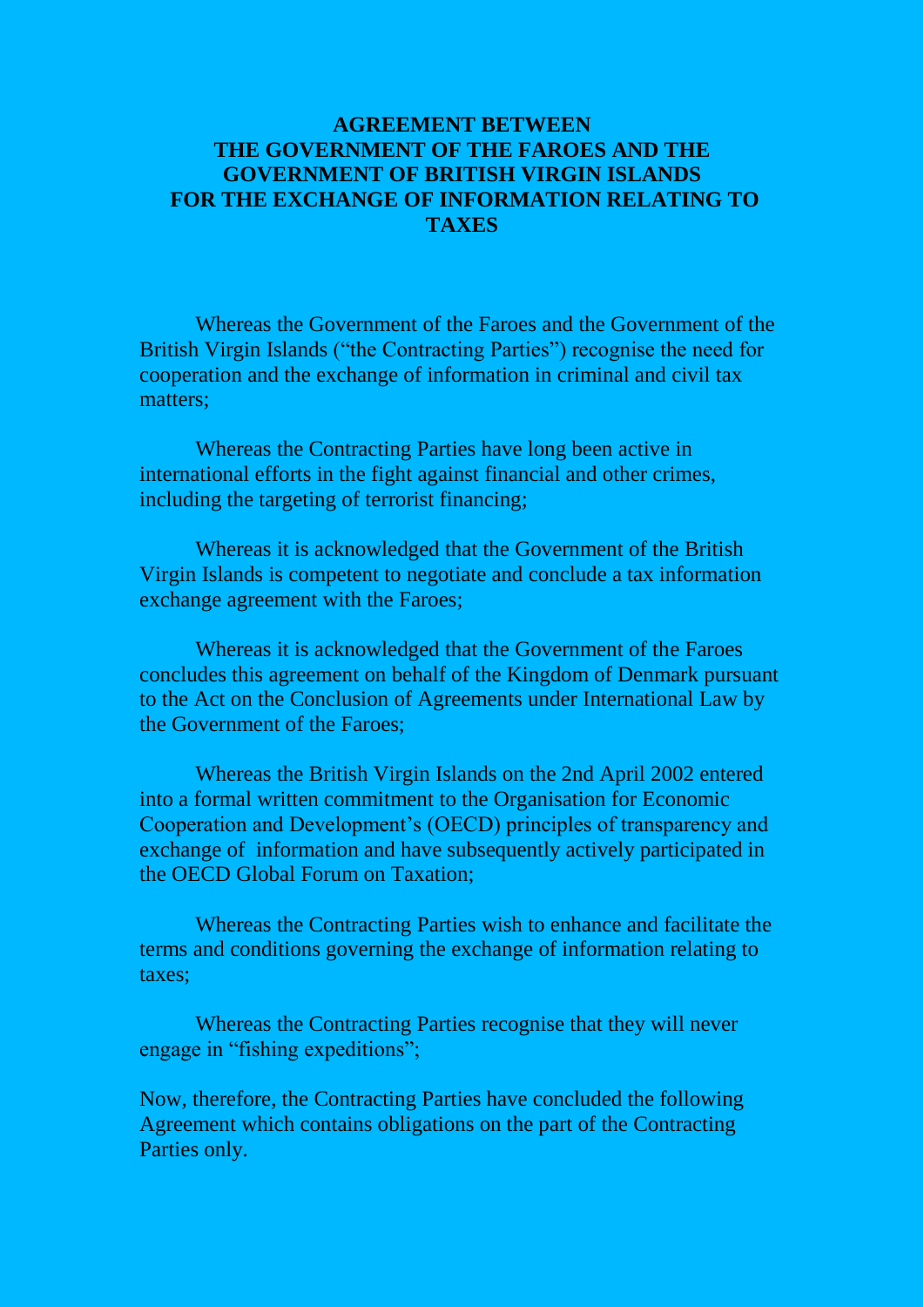#### **SCOPE OF AGREEMENT**

**1.** The competent authorities of the Contracting Parties shall provide assistance through exchange of information that is foreseeably relevant to the administration or enforcement of the domestic laws of the parties concerning the taxes and the tax matters covered by this Agreement, including information that is foreseeably relevant to the determination, assessment, verification, enforcement, recovery or collection of tax claims with respect to persons subject to such taxes, or the investigation or prosecution of tax matters in relation to such persons. Information shall be exchanged in accordance with the provisions of this Agreement and shall be treated as confidential in the manner provided in Article 8.

#### **ARTICLE 2**

#### **JURISDICTION**

To enable the appropriate implementation of this Agreement, information shall be provided in accordance with this Agreement by the competent authority of the Requested Party:

- (a) without regard to whether the person to whom the information relates is a resident or national of a Contracting Party, or whether the person by whom the information is held is a resident or national of a Contracting Party; and
- (b) provided that the information is present within the territory, or in the possession or control of a person subject to the jurisdiction, of the Requested Party.

## **ARTICLE 3**

#### **TAXES COVERED**

1.The taxes covered by this Agreement are:

(a) in the case of the British Virgin Islands,

(i)the income tax; (ii)the payroll tax; and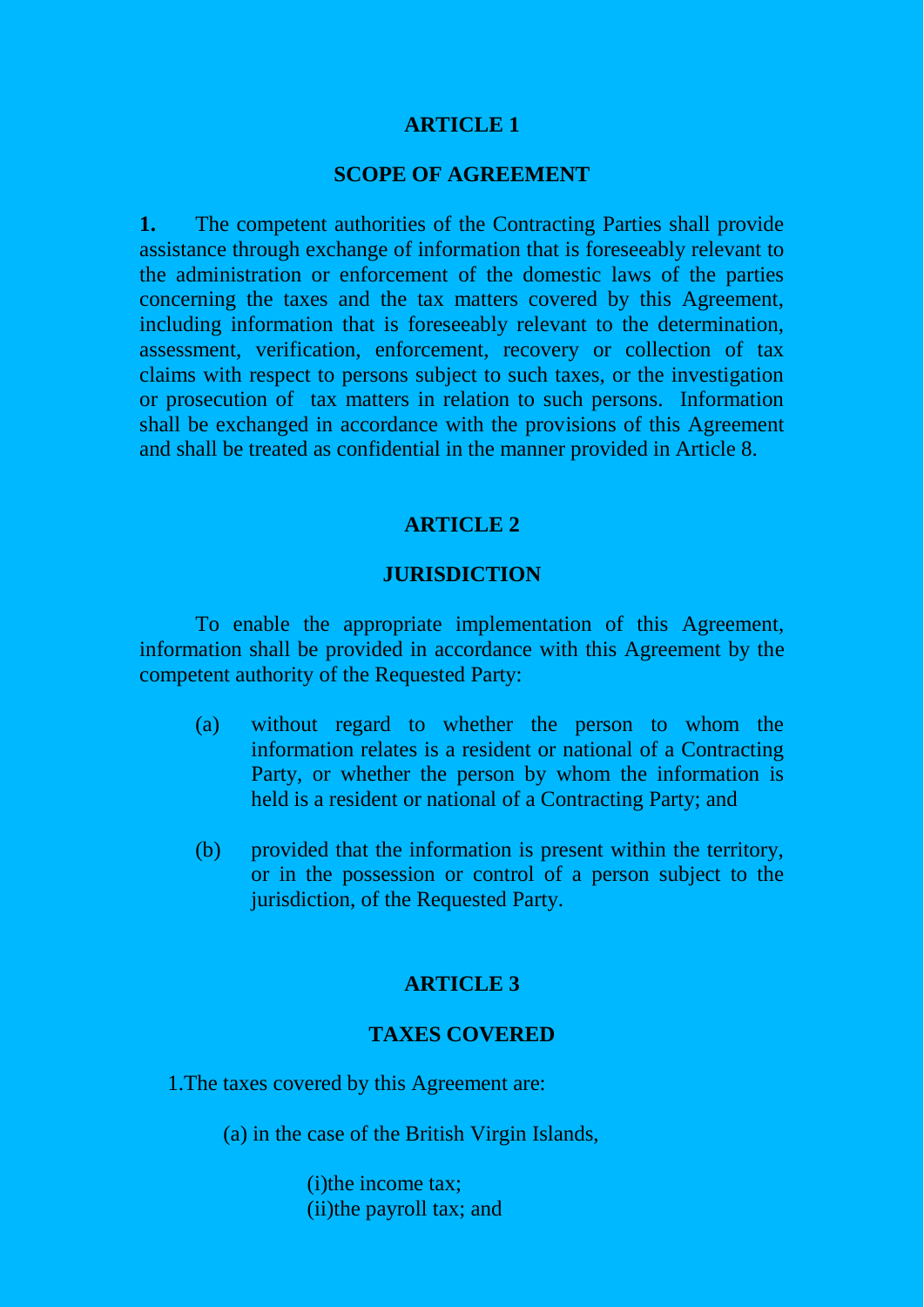#### (iii)the property tax

(b) in the case of the Faroes,

- (i) taxes on income or profit; and
- (ii) VAT (meirvirðisgjald).

2. This Agreement shall also apply to any identical or substantially similar taxes imposed by either party after the date of signature of this Agreement in addition to, or in place of, any of the taxes listed in paragraph 1 of this Article. The competent authorities of the Contracting Parties shall notify each other of any relevant changes to the taxation and related information gathering measures covered by this Agreement.

# **ARTICLE 4**

#### **DEFINITIONS**

- 1. In this Agreement unless the context otherwise requires-
	- (a) "British Virgin Islands" means the territory of the Virgin Islands as referred to in the Virgin Islands Constitution Order 2007;
	- (b) "The Faroes" means the landmass of the Faroes and their territorial waters and any area outside the territorial waters where the Faroes according to Faroese legislation and in accordance with international law, may exercise rights with respect to the seabed and subsoil and their natural resources;
	- (c) "collective investment fund or scheme" means any pooled investment vehicle irrespective of legal form;
	- (d) "company" means any body corporate or any entity that is treated as a body corporate for tax purposes;
	- (e) "competent authority" means
		- (i) in the case of the British Virgin Islands, the Financial Secretary or a person or authority designated by him in writing;
		- (ii) in the case of the Faroes, the Minister of Finance or his authorised representative or the authority which is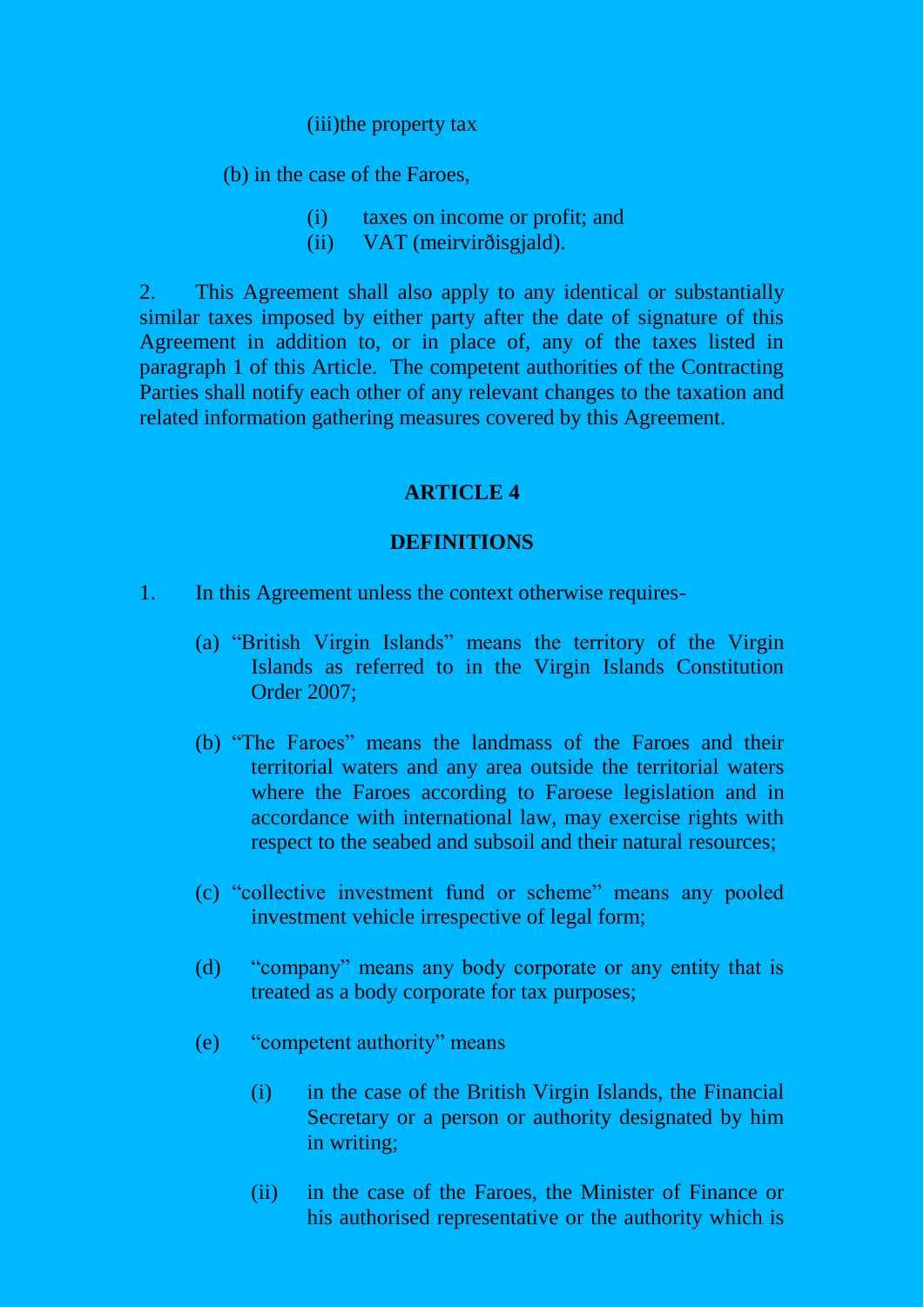designated as a competent authority for the purpose of this Agreement;

- (f) "Contracting Party" means the Faroes or the British Virgin Islands as the context requires;
- (g) "criminal laws" means all criminal laws designated as such under domestic law irrespective of whether contained in the tax laws, the criminal code or other laws;
- (h) "criminal tax matters" means tax matters involving intentional conduct which is liable to prosecution under the criminal laws of the Requesting Party;
- (i) "information" means any fact, statement, document or record in whatever form;
- (j) "information gathering measures" means laws, regulations and administrative or judicial procedures that enable a Requested Party to obtain and provide the requested information;
- $(k)$  "national" means
	- (i) in relation to the British Virgin Islands, any person who belongs to the British Virgin Islands by virtue of the Virgin Islands Constitution Order 2007 (Statutory Instrument 2007 No. 1678) or has a certificate of residence of the British Virgin Islands by virtue of the Immigration and Passport Ordinance (Cap.130); and any legal person, partnership, association or other entity deriving its status as such from the laws in force in the British Virgin Islands;
		- (ii) in relation to the Faroes, any legal person, partnership, association or other entity deriving its status as such from the laws in force in the Faroes;
- (l) "person" includes an individual, a company, or any other body or group of persons;
- (m) "principal class of shares" means the class or classes of shares representing a majority of the voting power and value of the company;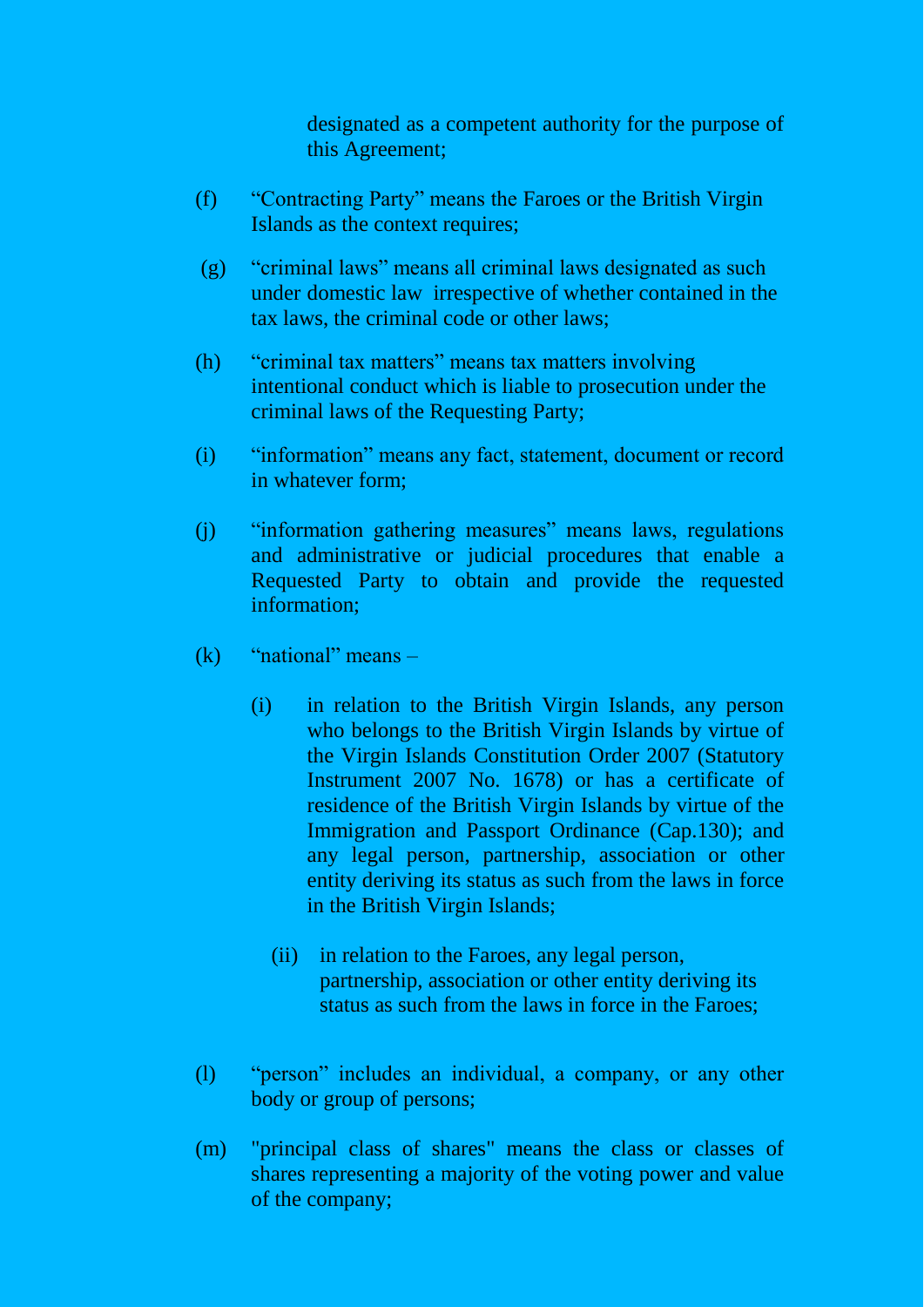- (n) "public collective investment fund or scheme" means any collective investment fund or scheme, in which the purchase, sale or redemption of shares or other interests is not implicitly or explicitly restricted to a limited group of investors;
- (o) "publicly traded company" means any company whose principal class of shares is listed on a recognised stock exchange provided its listed shares can be readily purchased or sold by the public. Shares can be purchased or sold "by the public" if the purchase or sale of shares is not implicitly or explicitly restricted to a limited group of investors;
- (p) "recognised stock exchange" means any stock exchange agreed upon by the competent authorities of the Contracting Parties;
- (q) "Requested Party" means the party to this Agreement which is requested to provide or has provided information in response to a request;
- (r) "Requesting Party" means the party to this Agreement submitting a request for or having received information from the Requested Party;
- (s) "tax" means any tax covered by this Agreement.
- 2. As regards the application of this Agreement at any time by a Contracting Party, any term not defined therein shall, unless the context otherwise requires, have the meaning that it has at that time under the law of that Contracting Party, any meaning under the applicable tax laws of that Contracting Party prevailing over a meaning given to the term under other laws of that Contracting Party.

## **EXCHANGE OF INFORMATION UPON REQUEST**

1. The competent authority of a Requested Party shall provide upon request in writing by the Requesting Party information for the purposes referred to in Article 1. Such information shall be exchanged without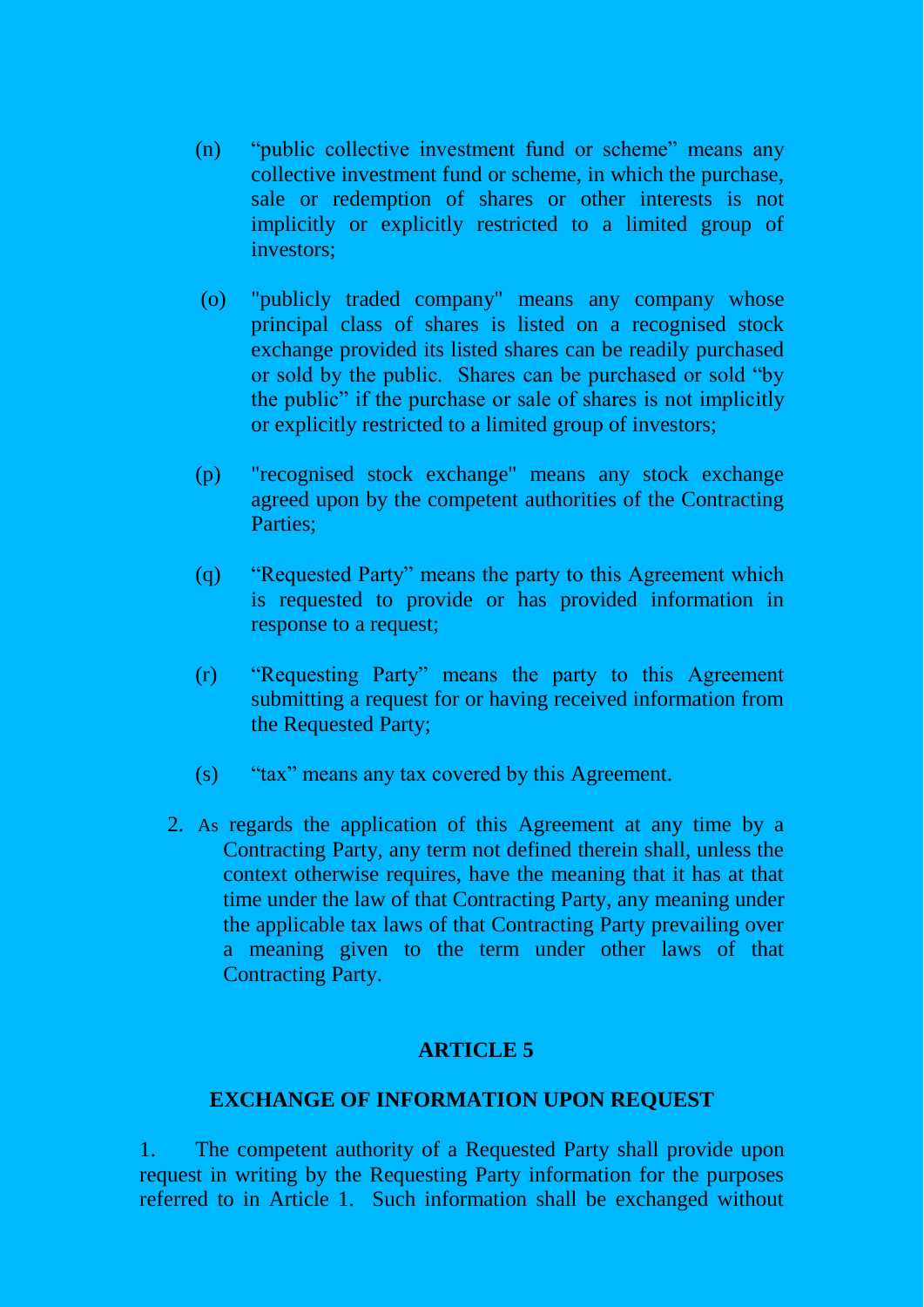regard to whether the conduct being investigated would constitute a crime under the laws of the Requested Party if it occurred in the territory of the Requested Party. If the information received by the competent authority of the Requested Party is not sufficient to enable it to comply with the request for information, it shall, in accordance with the terms provided in paragraph 7 (a), advise the competent authority of the Requesting Party of that fact and request such additional information as may be required to enable the effective processing of the request.

2. If the information in possession of the competent authority of the Requested Party is not sufficient to enable it to comply with the request for the information, the Requested Party shall use all relevant information gathering measures to provide the Requesting Party with the information requested, notwithstanding that the Requested Party may not need such information for its own tax purposes.

3. If specifically requested by the competent authority of the Requesting Party, the competent authority of the Requested Party shall provide information under this Article, to the extent allowable under its domestic laws, in the form of depositions of witnesses and authenticated copies of original records.

4. Each Contracting Party shall ensure that its competent authority, for the purposes of this Agreement, has the authority to obtain and provide upon request:

- (a) information held by banks, other financial institutions, and any person, including nominees and trustees, acting in an agency or fiduciary capacity;
- (b) information regarding the legal and beneficial ownership of companies, partnerships and other persons, including, within the constraints of Article 2, ownership information on all such persons in an ownership chain; and in the case of trusts, information on settlors, trustees, beneficiaries and protectors; and in the case of foundations, information on founders, members of the foundation council and beneficiaries, and equivalent information in the case of entities that are neither trusts nor foundations.

5. Notwithstanding the preceding paragraphs, this Agreement does not create an obligation on the Contracting Parties to obtain or provide: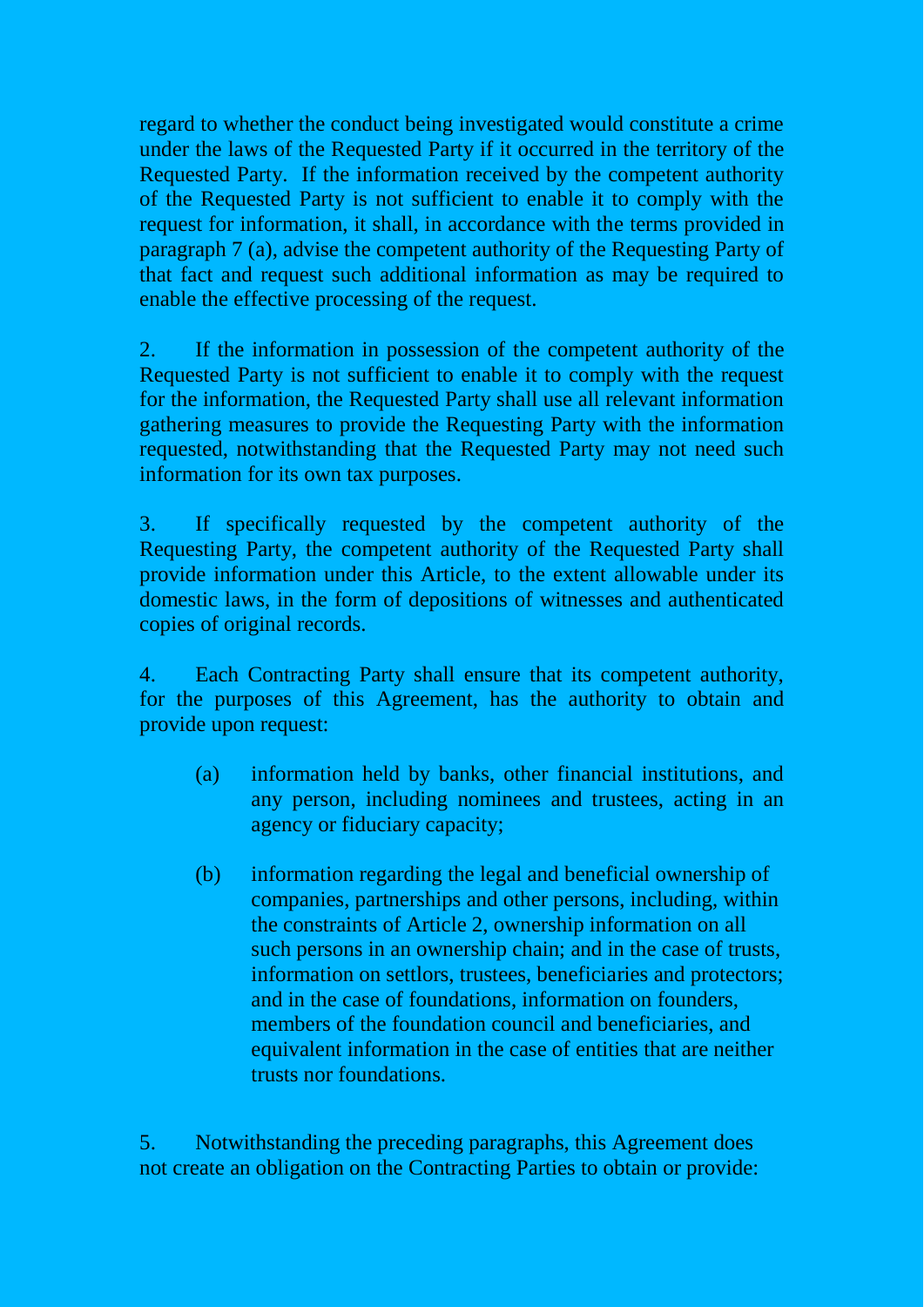- (a) ownership information with respect to publicly traded companies or public collective investment funds or schemes, unless such information can be obtained without giving rise to disproportionate difficulties;
- (b) information relating to a period more than six years prior to the tax period under consideration;
- (c) information in the possession or control of a person other than the taxpayer that does not directly relate to the taxpayer.

6. The competent authority of the Requesting Party shall provide the following information to the competent authority of the Requested Party when making a request for information under this Agreement in order to demonstrate the foreseeable relevance of the information to the request:

- (a) the identity of the person under examination or investigation;
- (b) the period for which the information is requested;
- (c) the nature and type of the information requested, including a description of the specific evidence sought and the form in which the Requesting Party would prefer to receive the information;
- (d) the tax purposes for which the information is sought and the reasons why the information requested is foreseeably relevant to the administration or enforcement of the domestic laws of the Requesting Party;
- (e) grounds for believing that the information requested is present in the territory of the Requested Party or is in the possession or control of a person subject to the jurisdiction of the Requested Party;
- (f) to the extent known, the name and address of any person believed to be in possession or control of the information requested;
- (g) a declaration that the request is in conformity with this Agreement and the laws and administrative practices of the Requesting Party, and that if the requested information were within the jurisdiction of the Requesting Party then the competent authority of the Requesting Party would be able to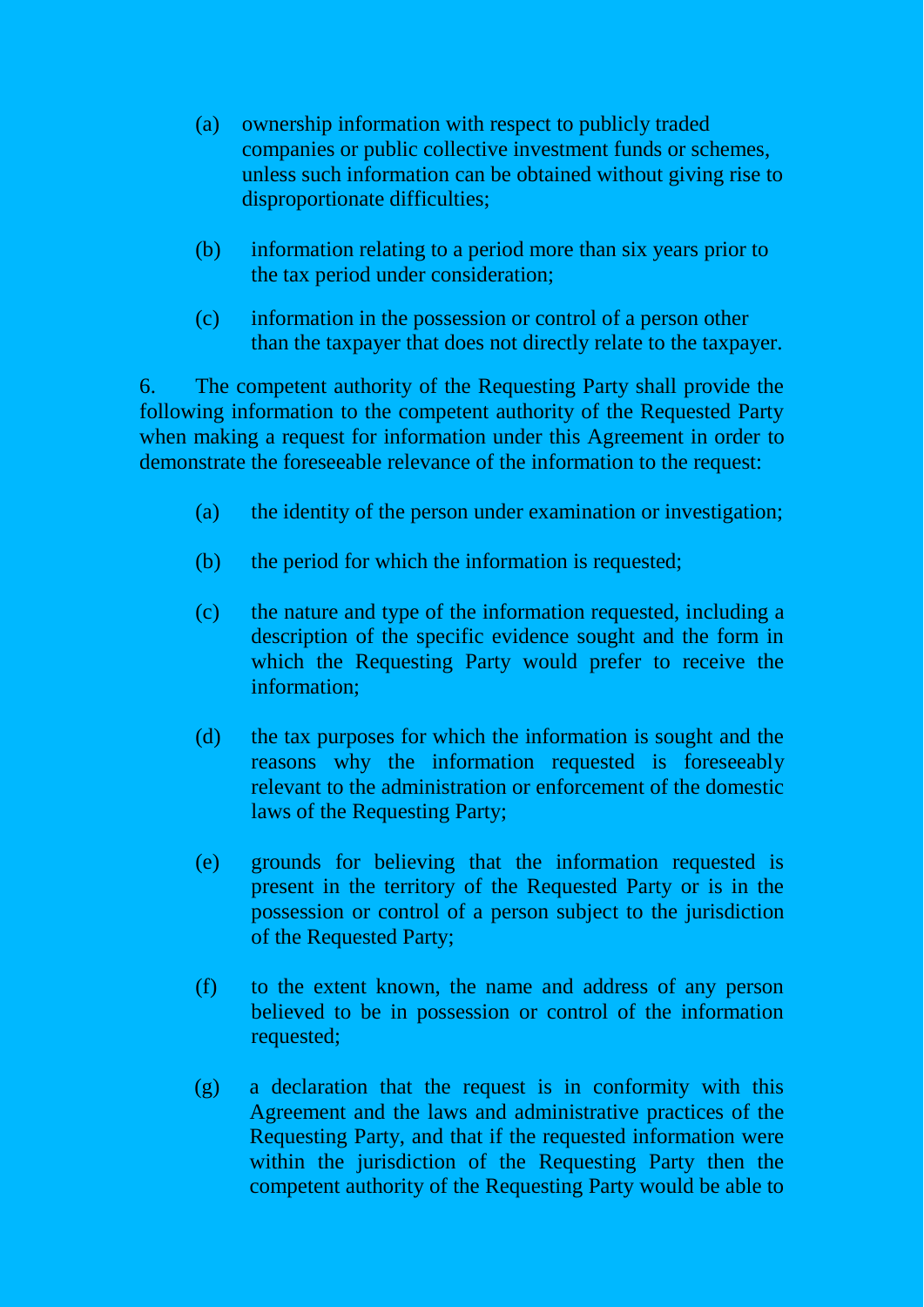obtain the information under the laws of the Requesting Party or in the normal course of administrative practice;

(h) a statement that the Requesting Party has pursued all means available in its own territory to obtain the information, except those that would give rise to disproportionate difficulties.

7. The competent authority of the Requested Party shall forward the requested information as promptly as possible to the competent authority of the Requesting Party. To ensure a prompt response:

- (a) the competent authority of the Requested Party shall confirm the receipt of a request in writing to the competent authority of the Requesting Party and shall notify the competent authority of the Requesting Party of any deficiencies in the request within 60 days of receipt of the request; and
- (b) if the competent authority of the Requested Party has been unable to obtain and provide the information requested within 90 days of receipt of the request, or if obstacles are encountered in furnishing the information, or if the competent authority of the Requested Party refuses to provide the information, it shall immediately inform the competent authority of the Requesting Party in writing, explaining the reasons for its inability to obtain and provide the information, or the obstacles encountered, or for its refusal.

## **ARTICLE 6**

## **TAX EXAMINATIONS OR INVESTIGATIONS ABROAD**

1. The Requested Party may, to the extent permitted under its domestic laws, and following reasonable notice from the Requesting Party, allow representatives of the competent authority of the Requesting Party to enter the territory of the Requested Party in connection with a request to interview persons and examine records with the written consent of the persons concerned. The competent authority of the Requesting Party shall notify the competent authority of the Requested Party of the time and place of the meeting with the persons concerned.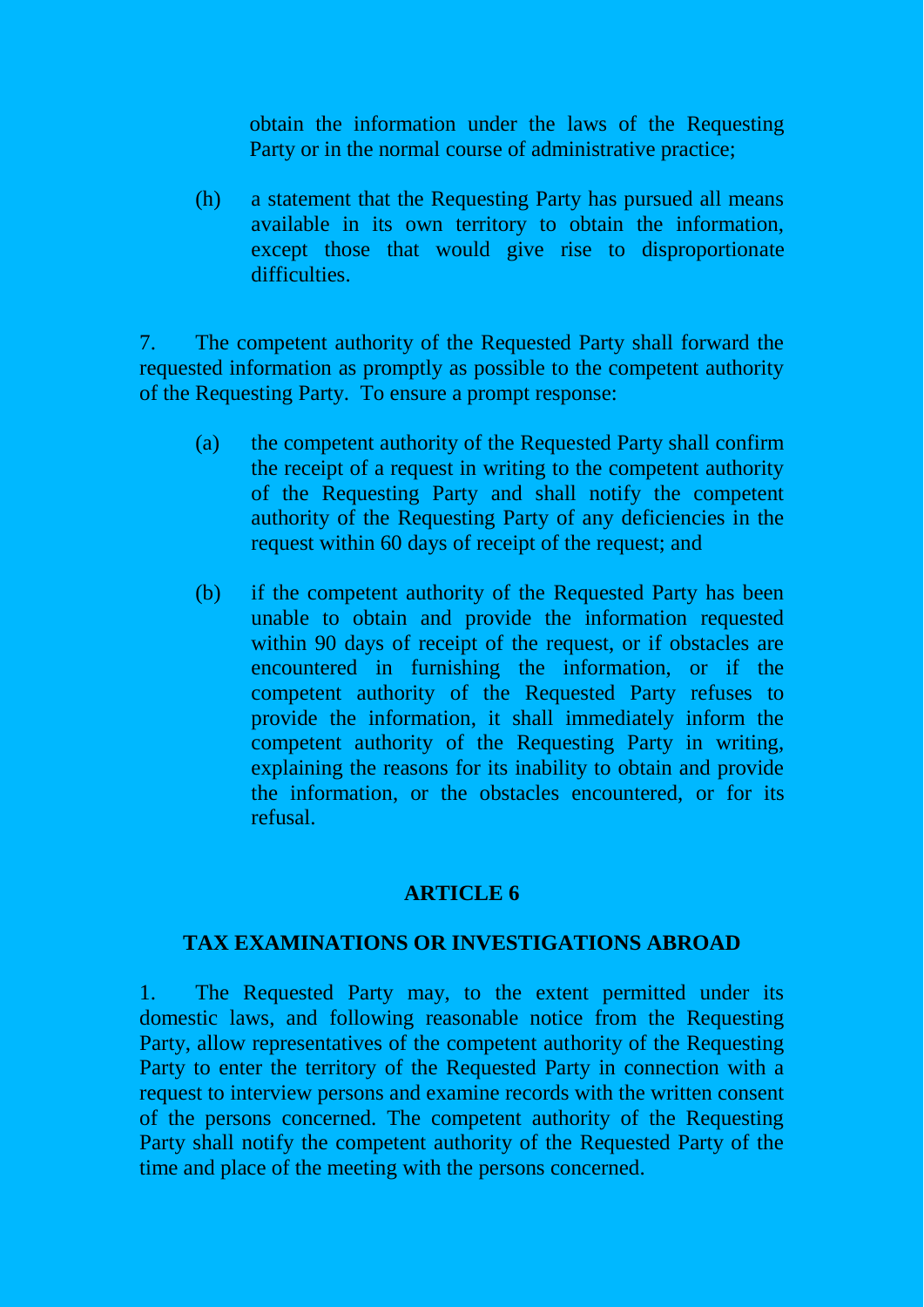2. At the request of the competent authority of the Requesting Party, the competent authority of the Requested Party may, in accordance with its domestic laws, permit representatives of the competent authority of the Requesting Party to be present at the appropriate part of a tax examination in the territory of the Requested Party.

3. If the request referred to in paragraph 2 of this Article is granted, the competent authority of the Requested Party conducting the examination shall, as soon as possible, notify the competent authority of the Requesting Party of the time and place of the examination, the authority or person authorised to carry out the examination and the procedures and conditions required by the Requested Party for the conduct of the examination. All decisions regarding the conduct of the examination shall be made by the Requested Party conducting the examination in accordance with its domestic laws.

# **ARTICLE 7**

# **POSSIBILITY OF DECLINING A REQUEST**

1. The competent authority of the Requested Party may decline to assist:

- (a) where the request is not made in conformity with this Agreement; or
- (b) where the Requesting Party has not pursued all means available in its own territory to obtain the information, except where recourse to such means would give rise to disproportionate difficulties; or
- (c) where the disclosure of the information requested would be contrary to public policy (ordre public).

2. The provisions of this Agreement shall not impose upon a party any obligation to provide information which would disclose any trade, business, industrial, commercial or professional secret or trade process. Information described in paragraph 4 of Article 5 shall not by reason of that fact alone constitute such a secret or process.

3. (a) The provisions of this Agreement shall not impose on a party the obligation to obtain or provide information which would reveal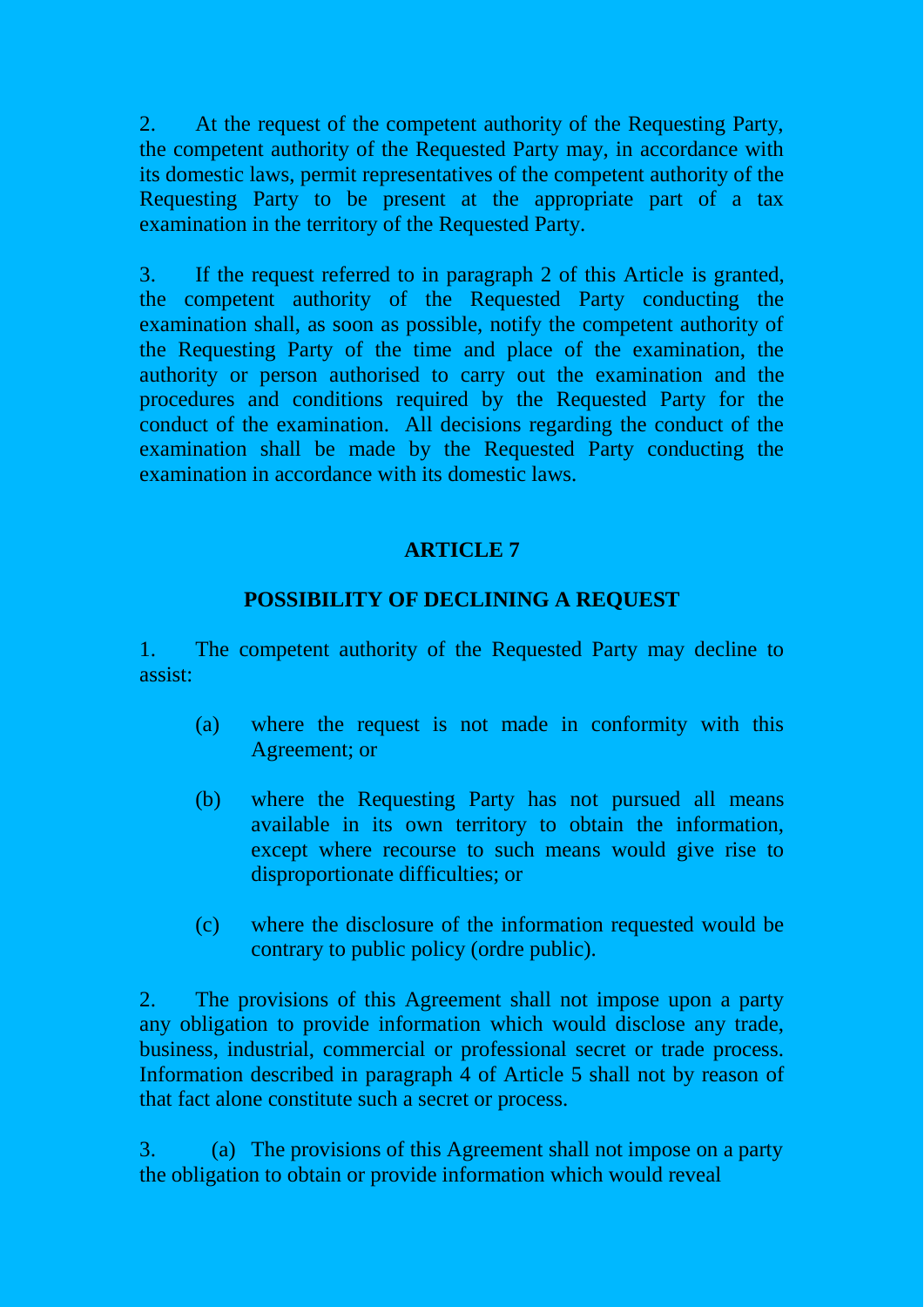confidential communications between a client and an attorney, solicitor or barrister where such communications are:

- (i) produced for the purposes of seeking or providing legal advice, or
- (ii) produced for the purposes of use in existing or contemplated legal proceedings.

(b) Information held with the intention of furthering an offence is not subject to legal privilege, and nothing in this Article shall prevent an attorney, solicitor or barrister from providing the name and address of a client where doing so would not constitute a breach of legal privilege.

4. A request for information shall not be refused on the ground that the tax liability giving rise to the request is disputed by the taxpayer.

5. The Requested Party shall not be required to obtain and provide information which, if the requested information was within the jurisdiction of the Requesting Party, the competent authority of the Requesting Party would not be able to obtain under its laws or in the normal course of administrative practice.

6. The Requested Party may decline a request for information if the information is requested by the Requesting Party to administer or enforce a provision of the tax law of the Requesting party, or any requirement connected therewith, which discriminates against a resident or national of the Requested Party as compared with a resident or national of the Requesting Party in the same circumstances.

# **ARTICLE 8**

# **CONFIDENTIALITY**

1. All information provided and received by the competent authorities of the Contracting Parties shall be kept confidential and shall be disclosed only to persons or authorities (including courts and administrative bodies) concerned with the purposes specified in Article 1 and used by such persons or authorities only for such purposes, including the determination of any appeal or the oversight of the above. For these purposes, information may be disclosed in public court proceedings or in judicial proceedings.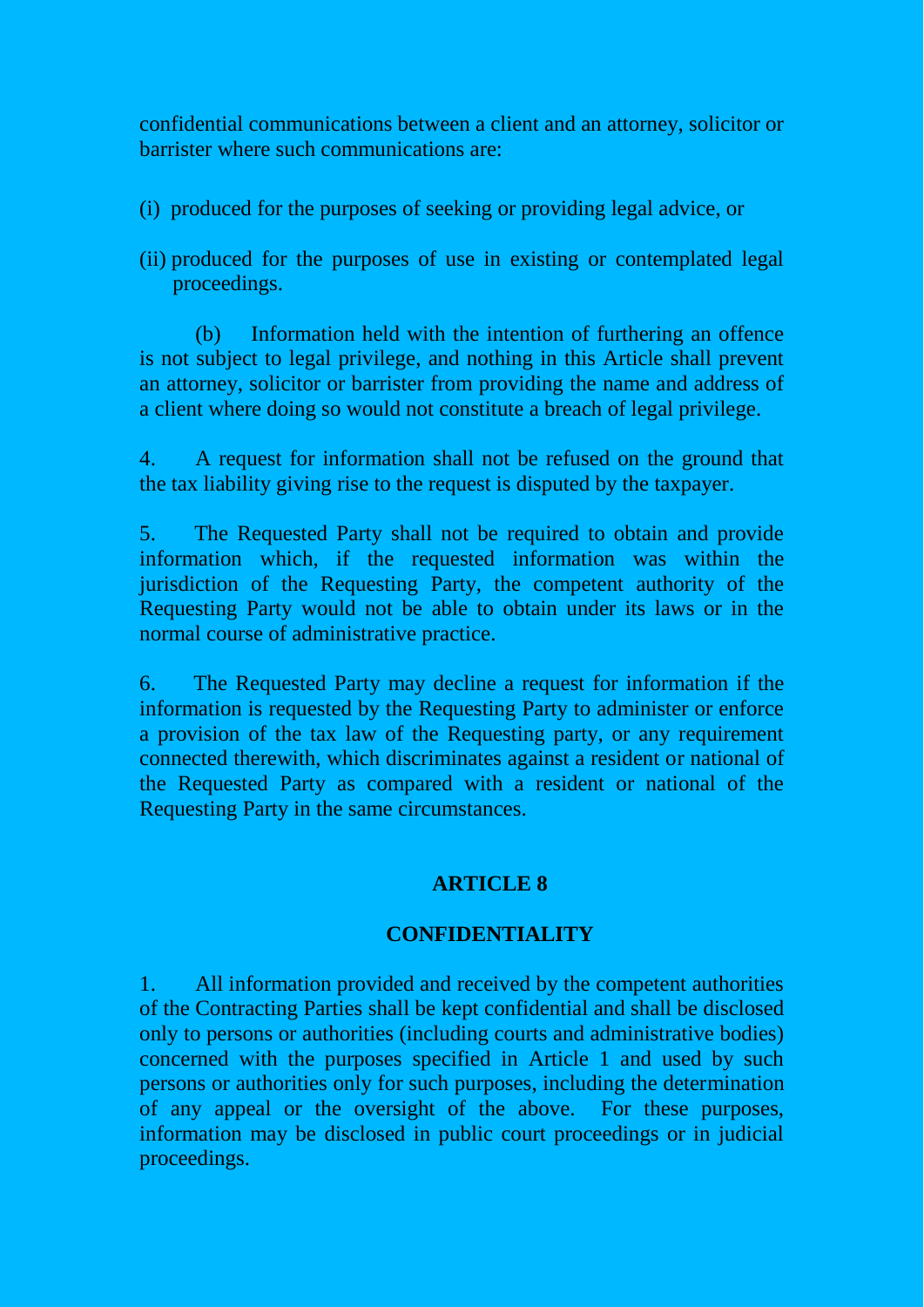2. The information may not be disclosed to any other person or entity or authority without the express written consent of the competent authority of the Requested Party.

3. Information provided to a Requesting Party shall not be disclosed to any other jurisdiction.

#### **ARTICLE 9**

#### **SAFEGUARDS**

Nothing in this Agreement shall affect the rights and safeguards secured to persons by the laws or administrative practice of the Requested Party. However, these rights and safeguards may not be applied by the Requested Party in a manner that unduly prevents or delays effective exchange of information.

## **ARTICLE 10**

#### **ADMINISTRATIVE COSTS**

1. Incidence of ordinary costs incurred in the course of responding to a request for information will be borne by the Requested Party. Such ordinary costs would normally cover internal administration costs and any minor external costs.

2. All other costs that are not ordinary costs are considered extraordinary costs and will be borne by the Requesting Party. Extraordinary costs include, but are not limited to, the following:

- (a) reasonable fees charged by third parties for carrying out research;
- (b) reasonable fees charged by third parties for copying documents;
- (c) reasonable costs of engaging experts, interpreters, or translators;
- (d) reasonable costs of conveying documents to the Requesting Party;
- (e) reasonable litigation costs of the Requested Party in relation to a specific request for information; and
- (f) reasonable costs for obtaining depositions or testimony.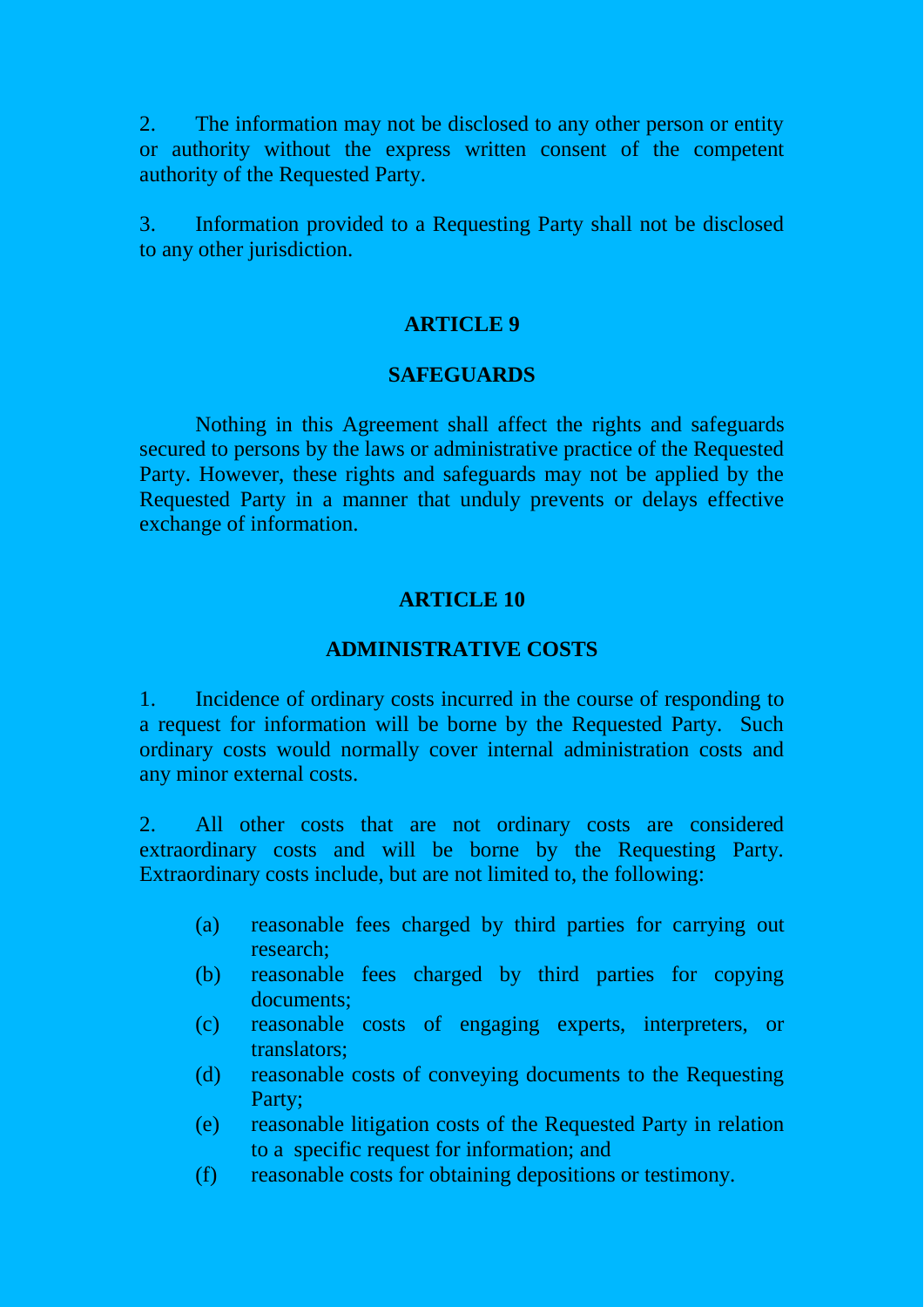3. The competent authorities of the Contracting Parties will consult each other in any particular case where extraordinary costs are likely to exceed \$US500 to determine whether the Requesting Party will continue to pursue the request and bear the cost.

# **ARTICLE 11**

## **NO PREJUDICIAL OR RESTRICTIVE MEASURES**

1. So long as this Agreement is in force and effective, it is the intention of the Contracting Parties not to apply or introduce prejudicial or restrictive measures based on harmful tax practices to residents or nationals of either Contracting Party. However, in the event that a Contracting Party has reason to believe that the other Contracting Party has introduced such prejudicial or restrictive measures, both Contracting Parties shall immediately initiate proceedings to resolve the matter.

2. A prejudicial or restrictive measure based on harmful tax practices means a measure applied by one Contracting Party to residents or nationals of the other Contracting Party on the basis that the other Contracting Party does not engage in effective exchange of information or because it lacks transparency in the operation of its laws, regulations or administrative practices, or on the basis of no or nominal taxes and one of the preceding criteria.

3. Without limiting the generality of the term "prejudicial or restrictive measure", the term includes the denial of a deduction, credit or exemption, the imposition of a tax, charge or levy, or special reporting requirements. Such measures include any measure which relates, directly or indirectly, to taxation matters. However, they do not include any generally applicable measure, applied by either Contracting Party against, amongst others, members of the OECD generally.

## **ARTICLE 12**

## **IMPLEMENTING LEGISLATION**

The Contracting Parties shall (where they have not already done so) enact any legislation necessary to comply with, and give effect to, the terms of this Agreement.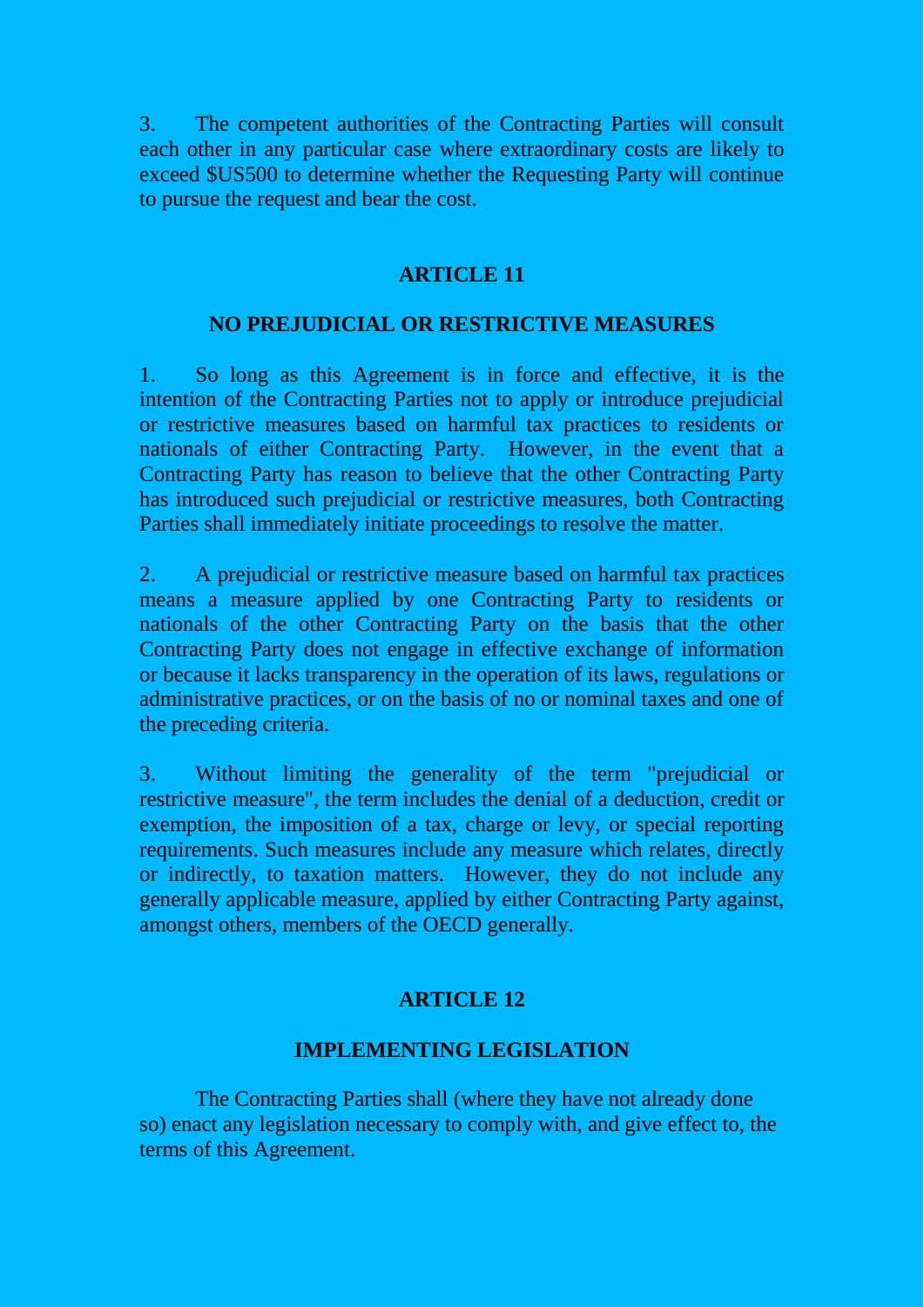#### **LANGUAGE**

Requests for assistance and responses thereto shall be drawn up in English

#### **ARTICLE 14**

#### **MUTUAL AGREEMENT PROCEDURE**

1. Where difficulties or doubts arise between the Contracting Parties regarding the implementation or interpretation of this Agreement, the competent authorities shall use their best efforts to resolve the matter by mutual agreement.

2. In addition to the efforts referred to in paragraph 1 of this Article, the competent authorities of the Contracting Parties may mutually determine the procedures to be used under Articles 5, 6 and 10.

3. The competent authorities of the Contracting Parties may communicate with each other directly for the purposes of reaching agreement under this Article.

## **ARTICLE 15**

#### **ENTRY INTO FORCE**

Each of the Contracting Parties shall notify to the other the completion of the procedures required by its law for the bringing into force of this Agreement. The Agreement shall enter into force on the date of the later of the notifications. The provisions of this Agreement shall have effect:

- (a) with respect to criminal tax matters upon the entry into force of this Agreement; and
- (b) with respect to all other matters covered in Article 1 for taxable periods beginning on or after the date of entry into force of this Agreement.